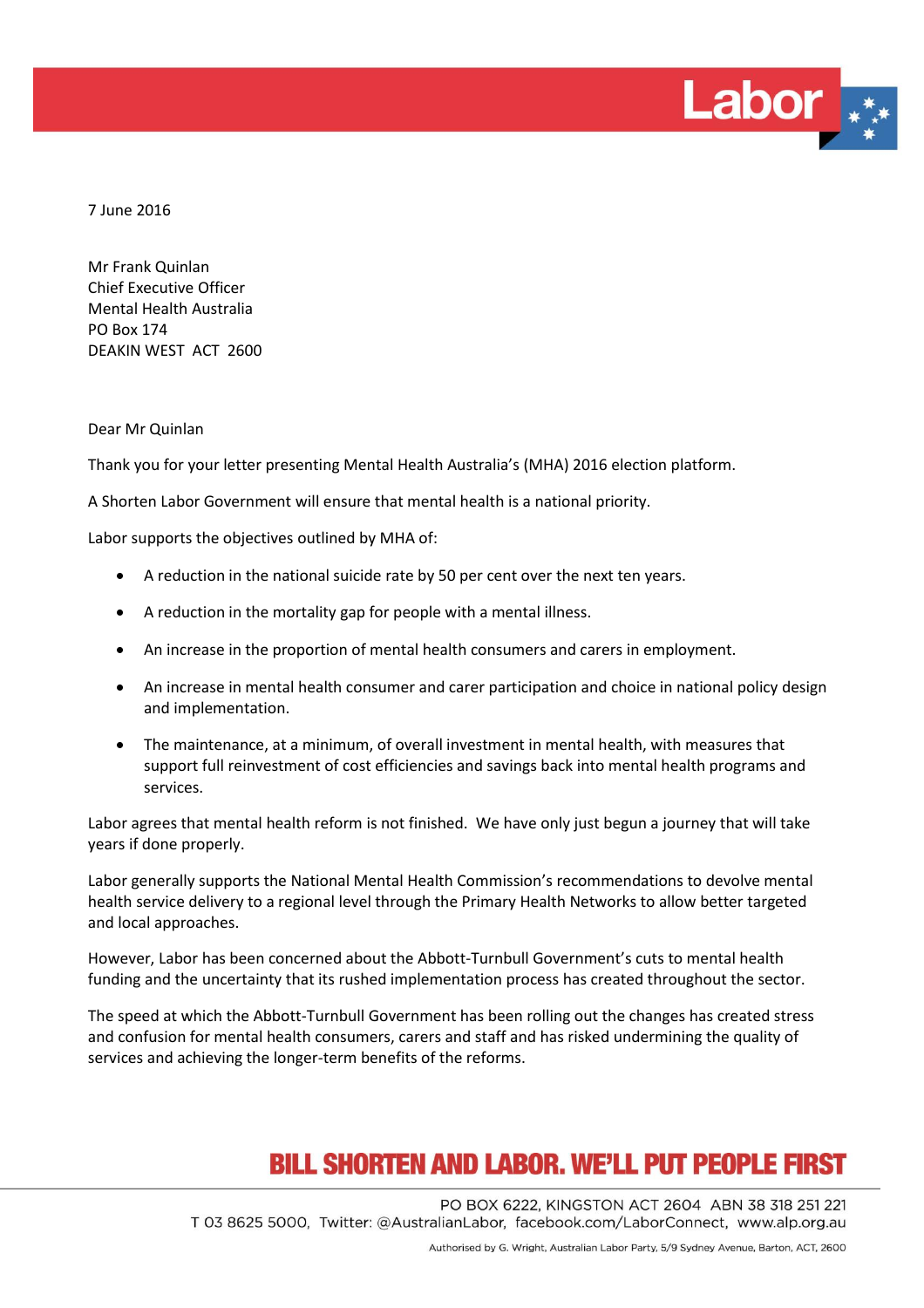A Shorten Labor Government will take action to give certainty to those who experience mental illness, those who care for them and the staff that deliver critical services and programs.

A Shorten Labor Government will:

- Outline the priorities for implementation of the National Mental Health Commission recommendations within our first 100 days.
- Lead the negotiation on the development of the Fifth National Mental Health and Suicide Prevention Plan, based on the principles of national leadership and regional integration that have been recommended by the National Mental Health Commission.
- Task the National Indigenous Health Equality Council to work with the National Mental Health Commission to develop an Aboriginal and Torres Strait Islander Mental Health Plan.
- Restore the independence, integrity and transparency of the National Mental Health Commission.

Unlike the Turnbull Liberal Government, which is cutting funding to Early Psychosis Centres and creating funding uncertainty for Headspace centres, Labor will provide funding certainty to these successful programs.

Importantly, if elected, Labor will ensure those living with mental illness, and their carers, who will not receive a package of support through the National Disability Insurance Scheme (NDIS) are not forgotten and we will work with state and territory governments to ensure that services for those who fall outside of the scope of the NDIS are provided.

Specific responses to the objectives identified by the MHA are below.

## **1. A reduction in the national suicide rate by 50 per cent over the next ten years**

Labor is committed to the National Mental Health Commission's recommendation to reduce suicides by 50 per cent over the next ten years.

Labor will:

- Develop and implement a National Suicide Prevention Framework which establishes clear incremental targets and measurable outcomes.
- Establish 12 suicide prevention initiatives six urban, four regional and two remote for place-based initiatives tailored to local community need. Recognising the high rates of suicide in our Aboriginal and Torres Strait Islander communities, Labor will ensure that Aboriginal and Torres Strait Islander people are prioritised in at least one of each of the urban, regional and remote suicide prevention initiatives.
- Establish the first national minimum data set on deaths by suicide and suicide attempts to build an accurate picture of the problem and the effectiveness of prevention initiatives.

## **2. A reduction in the mortality gap for people with a mental illness**

Labor created Medicare, our unique universal health insurance scheme that has seen Australians achieve some of the best health outcomes in the world.

# **BILL SHORTEN AND LABOR. WE'LL PUT PEOPLE FIRST**

PO BOX 6222, KINGSTON ACT 2604 ABN 38 318 251 221 T 03 8625 5000, Twitter: @AustralianLabor, facebook.com/LaborConnect, www.alp.org.au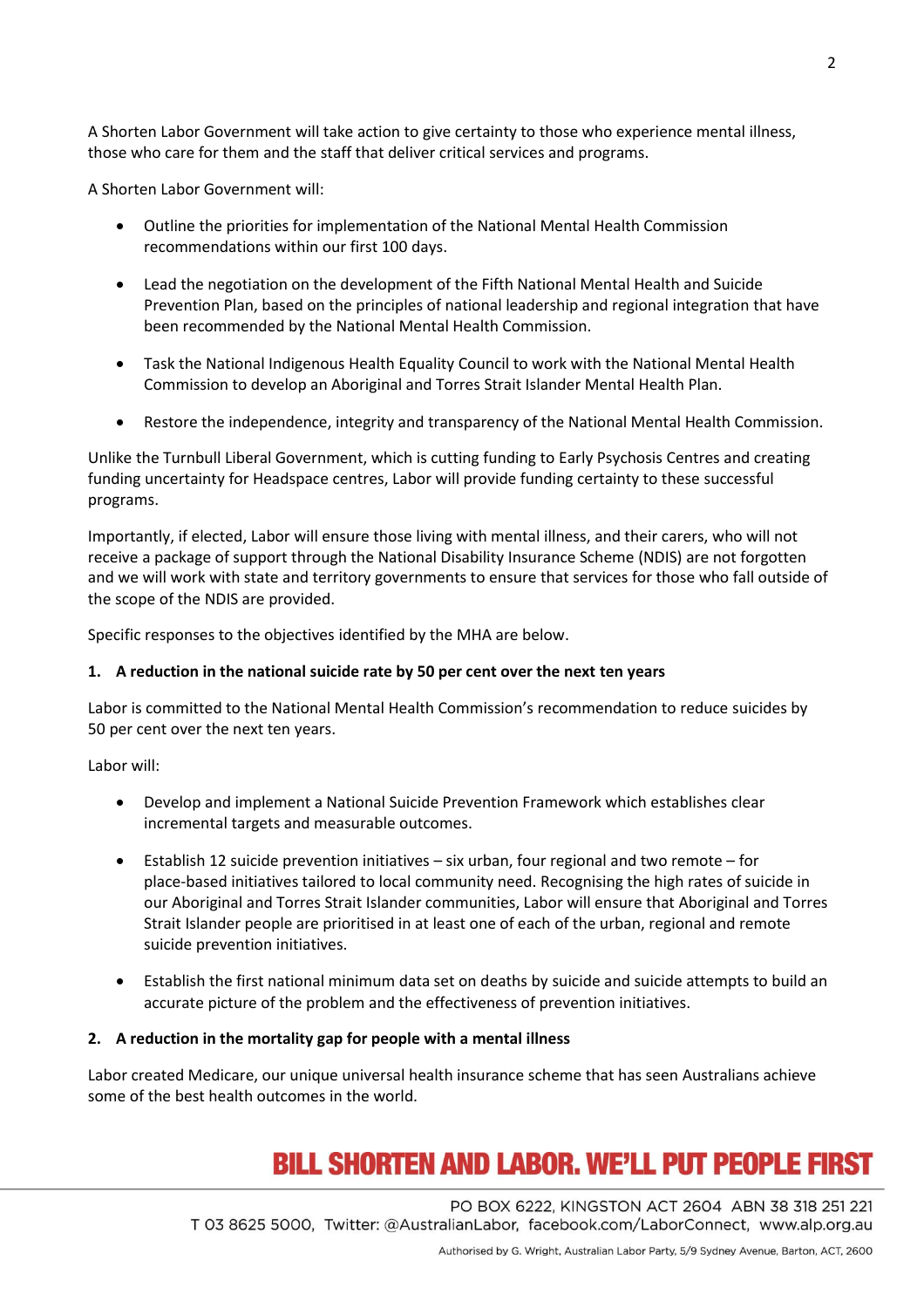However, evidence also shows that people with a mental illness experience poorer general health outcomes and die on average 16 years earlier than the general population.

Labor understands the critical importance of access to primary health care for vulnerable groups, including those who have a mental illness.

A Shorten Labor Government will:

- Restore indexation of the Medicare Benefits Schedule from 1 January 2017.
- Reverse the Abbott-Turnbull Government's increases to Pharmaceutical Benefits Scheme co-payments and thresholds.
- Legislate to ensure Medicare remains in public hands.

#### **3. An increase in the proportion of mental health consumers and carers in employment**

Labor believes that people with a mental illness and their carers deserve the same opportunities as any other Australian to participate in our economy.

Workplaces must be more flexible, supportive of and responsive to the mental health and wellbeing of employees.

Employers should also be encouraged to provide suitable employment and career advancement opportunities for people with episodic or ongoing mental illness, and for carers.

A Shorten Labor Government will actively support and promote the activities of the Mentally Healthy Workplace Alliance and task the Alliance with improving mental health safety and wellbeing, self-help at work, and with reducing stigma and discrimination in the workplace.

Established by the National Mental Health Commission, the Alliance aims to make sure all people in the workplace, including those who experience mental health difficulties, their families and those who support them, are supported.

A Shorten Labor Government will work with industry organisations to establish a new Heads Up award for excellence in attaining a mentally healthy workplace, as part of our recognition of the best employers in Australia.

## **4. An increase in mental health consumer and carer participation and choice in national policy design and implementation**

Labor understands the need for consumer and carer involvement in policy development and implementation.

Consumer and carer involvement should be actively pursued at the outset of policy formulation and not as an afterthought once policies are determined.

Labor believes there is merit in establishing a national body for consumer and carer involvement and advocacy and will consider this in government.

## **BILL SHORTEN AND LABOR. WE'LL PUT PEOPLE FIRST**

PO BOX 6222, KINGSTON ACT 2604 ABN 38 318 251 221 T 03 8625 5000, Twitter: @AustralianLabor, facebook.com/LaborConnect, www.alp.org.au